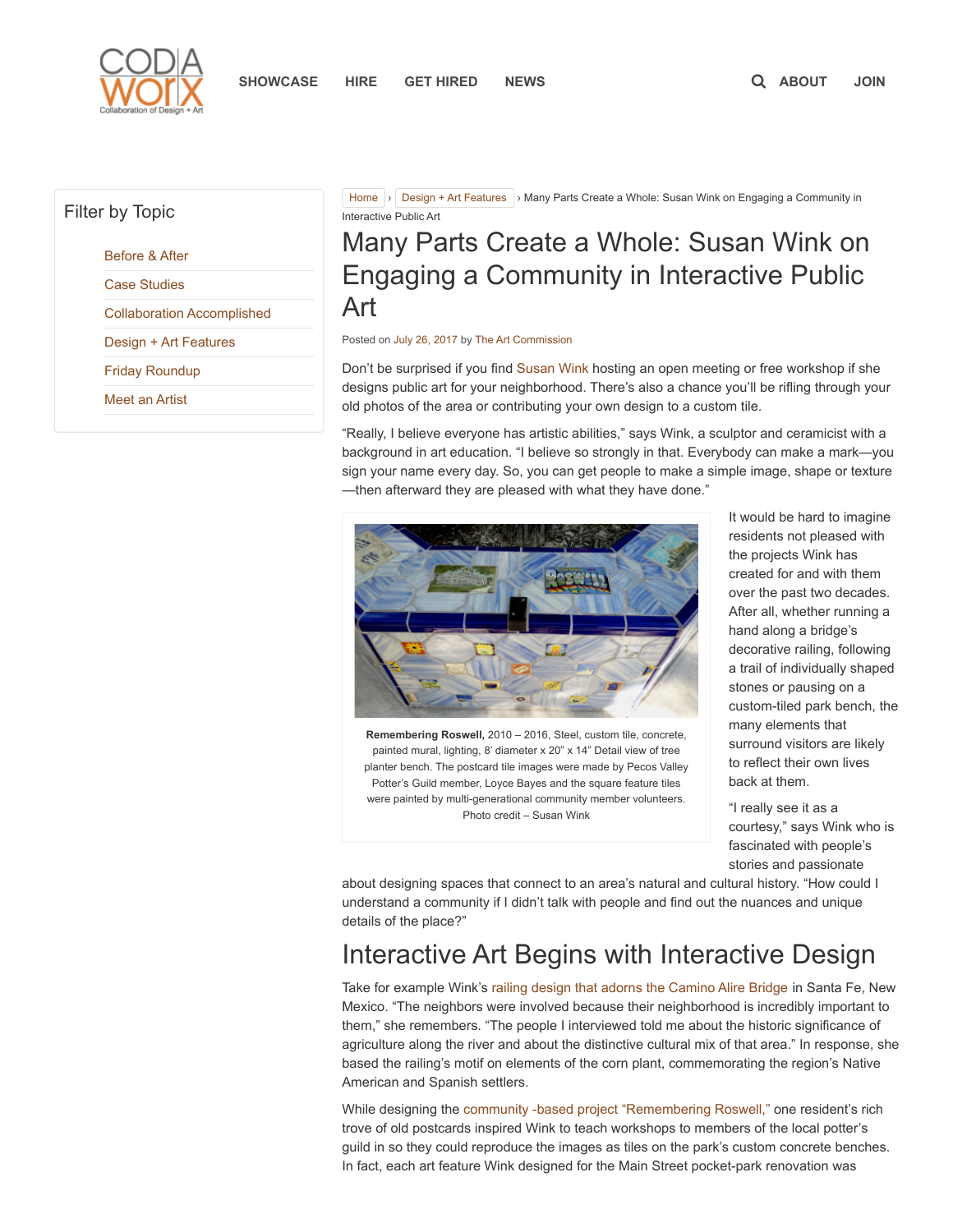While Wink has frequently partnered with the same welder and drafting (CAD) designer, she seeks out talented local fabricators, electricians, masons and muralists. She also welcomes the opportunity to join forces with public art consultants and city planners and engineers. "It is a thrill to see a project installed," Wink says of such a collective effort. "It's the culmination of months and sometimes years of planning and work coming to fruition."

# Problem Solving Makes for Special Places

Undoubtedly, coordinating a community-wide project requires no small degree of leadership skills. "You do have to be strong in your vision," Wink allows, "but not inflexible. When art is in the public realm it just comes with restrictions that require creative problem-solving solutions."

I



Flight of Time, 2014, steel, 20' x 9' x 13.5' Site specific installation for the Tucson Modern Streetcar stop at Time Market. The installation consists of sculptural steel rail, a Roman numeral clock with a movable hand, a model of the solar system and a movable bird themed clock. Photo credit – A.T. Willet

n fact, some of her most gratifying commissions were born from influences that sent the project in an entirely new direction. When designing ["Flight](http://www.susanwinkdesign.com/public-art/860) of Time," for example, a Tucson, Arizona Modern Streetcar stop, Wink sat down with the owner of the Time Market Deli whose storefront sits across from the site. "He told me 'I'd like to see something that has movement,'" she remembers. "That conversation sparked a new design direction I hadn't considered."

In the end, the piece became an experience of movement through time itself. Overhead, the sky filters in through steel railings, a model of the solar system and two large clocks suspended on bearings, each with moving parts. To accommodate the site's long and narrow dimensions, Wink designed a walkway that functions as "a sort of experiential tunnel that you move through." And because the sun casts shadows on the sculptural steel rail throughout the day, she says, the space itself seems to shift and alter, "making it dynamic anytime you experience it."

Such subtle references to time and space may be less evident to a casual observer, Wink concedes, but it is the experience that matters. "As people walk up the ramp to the train they are in the installation. They are immersed. That's an important part of my work: how a viewer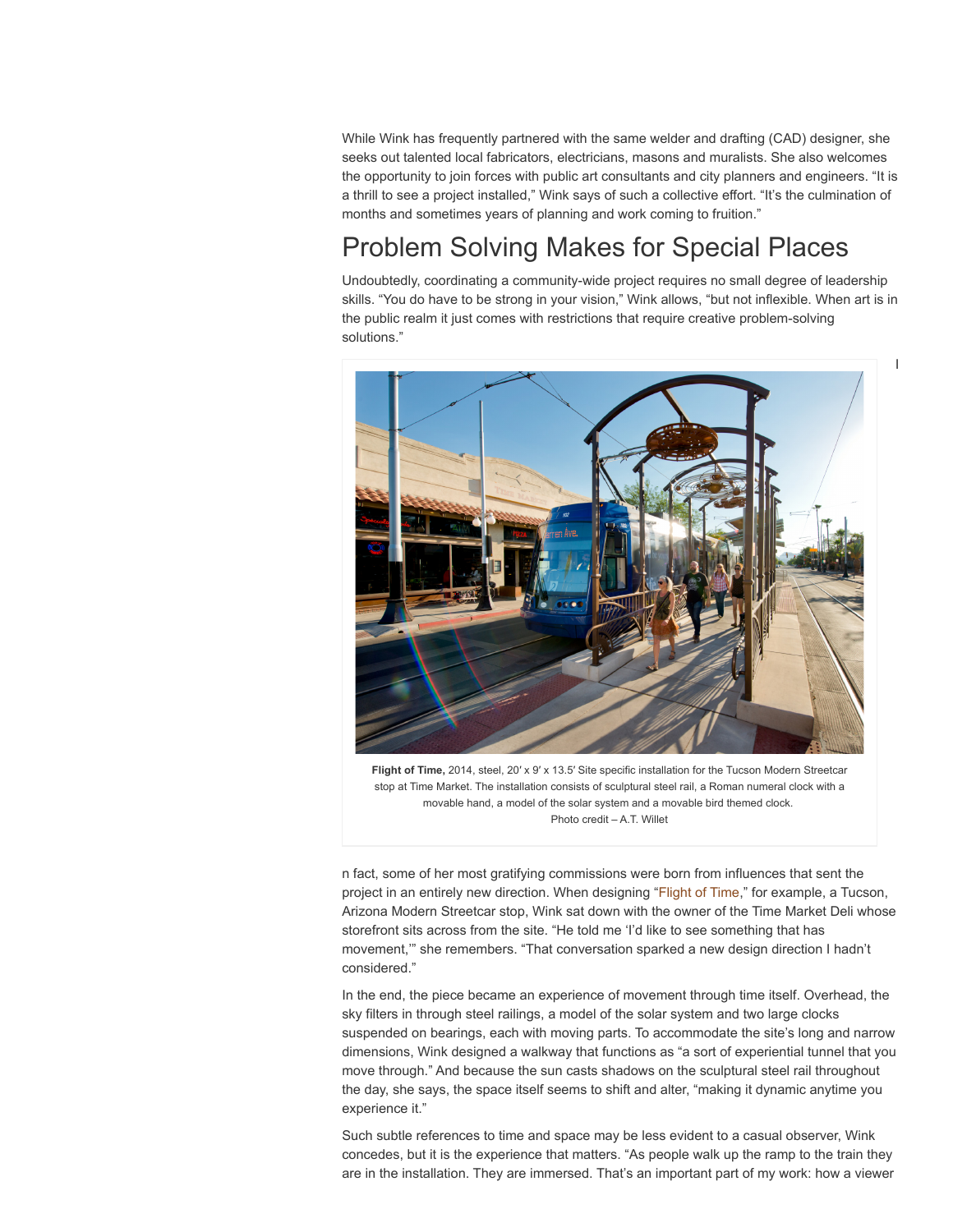

Tree of Knowledge, 2008, steel, concrete, custom ceramic tile, 17.5′ x 10.5′ x 10.5′

Over 2,800 "word" tiles were made by multi-generational Roswell residents in numerous free public workshops held throughout the city. Individuals made "word" tiles based on their favorite authors, poets, or words. The sculpture was a community effort with funding secured through grants and donations from community members and businesses. The sculpture was commissioned to celebrate the Roswell Public Library's centennial. Photo credit – Susan Wink

# Toward the Physicality of Sculpture

Wink's early installations—a field of ceramic blades of grass, for example—were temporary exhibitions built to be dismantled. In time, she says, "I'd be packing them up and putting them away and thinking 'what am I doing this for?'" In response she experimented with biodegradable materials that deteriorate back into the environment. "And then I had an opportunity to design and build "Sanctuary," a large stone labyrinth earthwork sculpture at Central Michigan University where I was teaching," she remembers. "It just felt right to build something more permanent."

Originally trained in ceramics and other fine art mediums, today Wink's projects incorporate steel, stone, cement and other landscape materials. Yet handcrafted ceramic tiles remain a constant, she says, not only because they provide a means for narrative but also because such detail "invites the viewer into the sculptural experience on a more intimate scale." The



Sanctuary, 1994, stone, 30′ diameter – 5′ high walls, Sculpture commissioned by the Art on Campus Committee at Central Michigan